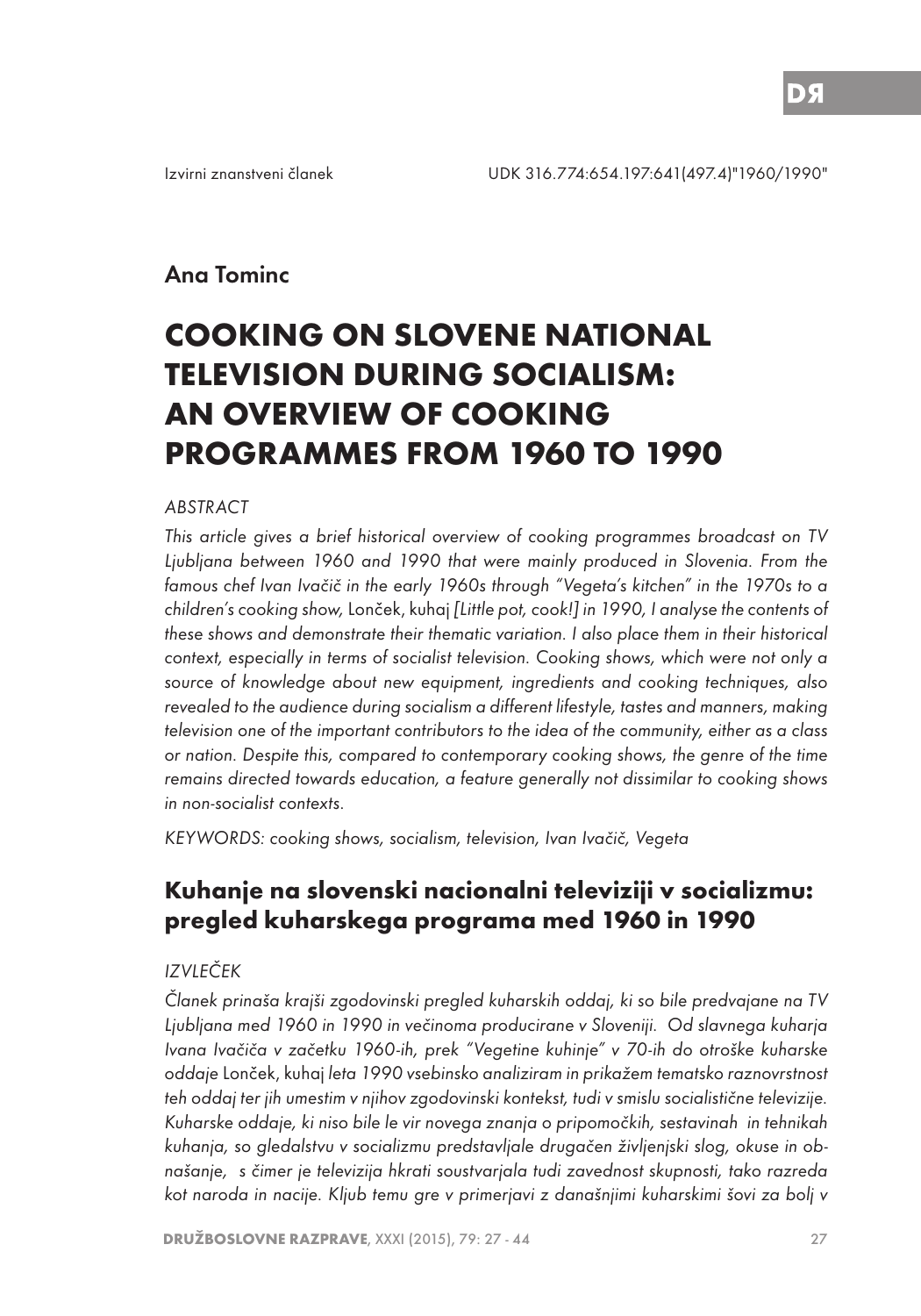izobraževanje usmerjen žanr, v glavnem podoben tistim, predvajanim v nesocialističnih kontekstih v istem časovnem obdobju.

KLJUČNE BESEDE: Kuharske oddaje, socializem, televizija, Ivan Ivačič, Vegeta, TV Slovenija

### **1 Introduction1**

Today, television cooking lurks from our television screens every hour of the day; as we increasingly have an opportunity to watch global TV channels such as Food Network with 24 hours broadcasting of celebrity chefs, cooking shows and food advertising, Signe Rousseau's (2012: xix) question – "Do you remember when chefs just cooked?" – may be more pertinent than ever. Many will still remember the days when television cooking show came once a week and, due to lack of recording devices, those interested to watch had to adjust their lives to fit around the TV schedules. TV chefs entertained, but primarily taught audiences how to cook, how to behave and, most importantly, how to be modern; in the post-war time when television screens spread across Europe, watching TV became a way of acquiring (petit-bourgeois) distinction (Bourdieu 1984) especially in light of the power of television in stirring social, cultural and political change (Williams 1974).

Yet, as Rousseau (2012) aptly argues, despite such educational beginnings, television cooking from the 1990s onward tended to turn from being educational towards being entertaining as food has increasingly become cooked – and represented - "for your viewing pleasure" and for satisfying the audience's insecurities, fantasies, and desires (Adema 2000: 114). This is not to say that today's cooking shows no longer offer its audiences education about food and cooking – de Solier's (2013) study shows that this is not the case as many of those who cook for leisure do so based on knowledge they gain through television. Rather, it may be argued, today's food media is not so much about satisfying our desire for education about the everyday; instead, it is mostly an industry that offers escape from the everyday.

From the perspective of contemporary Slovene mediascape, especially television, which has undergone major changes since the late 1980s and today includes, similarly to other European contexts, a public broadcaster and a number of private television stations that offer viewers a range of imported as well as locally produced cooking shows with characteristics not dissimilar to those noted in other contexts, it may be salient to look back to the TV cooking of the 1960s, 70s and 80s, when cooking was largely educational, in particular within the context of socialist television. In line with much of recent studies that demonstrate the broader interlinking between the Western and Socialist televisions and the programme (cf. Mihelj 2012; 2014 and the references cited there) the Yugoslav cooking shows that were broadcast on the Slovene television form an important part of European television (cooking) history, which – while broadly studied in some Western countries such as the UK and US – have been largely, if not entirely, overlooked in the socialist,

<sup>1.</sup> This overview would not be possible without the kind assistance of the personnel of RTV Slovenia's Archive section, in particular Jožica Hafner and Jožica Leskovar, who offered invaluable help and advice during my research there. I am thankful for their time and assistance.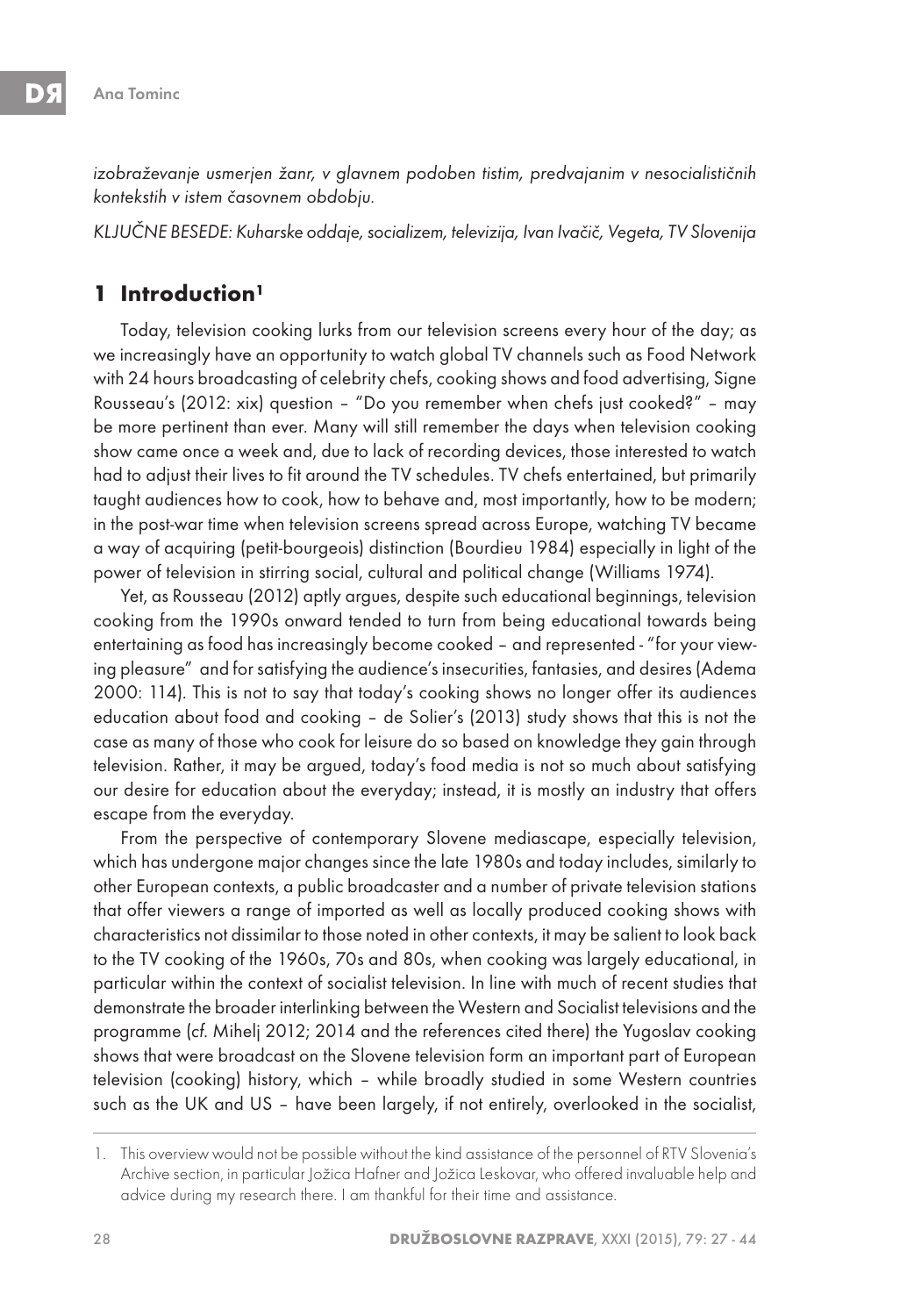including Slovene, academic contexts. Some of this has to do with – until recently – a relative lack of interest in food-related research in the Slovene social sciences (although see, interesting but not TV oriented work on food by, e.g., Mlekuž 2008; Zevnik and Stanković 2011; Jezernik 2012; Slapšak 2013 to mention only those not cited elsewhere in this paper). This might have to do with, as some literature suggests, a perception of the topic as rather 'feminine' and, consequentially, a rather pejorative perception of food as an object of scientific study.<sup>2</sup>

Most of the data presented in this paper were gathered in the archives of RTV Slovenia in Ljubljana and, where published, also online. Not much recorder data remains from the early periods because a large part of broadcasting was live. Where recordings existed, tapes were later often reused because of cost and lack of recording materials; thus, the tracks that contained seemingly less important material were used for other recordings (Dušan Hren, personal communication, April 2015). The overview therefore also relies on other material, such as the filming notes and archive records, which are more readily available.

Despite these methodological limitations, the paper brings forward a modest attempt at an overview of material dedicated to television cooking education in the Slovene national television in socialism. The aim is to start a discussion about not only Slovene but also Yugoslav and broader socialist cooking on television from the perspective of not only its role in educating the nation, but also in terms of nation, class and taste-building as salient factors in shaping the post-war socialist consumers and, indeed, whole societies. Television cooking shows, as much recent literature demonstrates but cannot be reviewed here due to lack of space, has been much researched in terms of its potential to promote class lifestyle and provide cultural capital for the aspiring middle classes, where chefs are seen as 'cultural intermediaries' (Bourdieu 1984). That is, they are considered to be cultural authorities who shape their audience's tastes (Strange 1998; Lewis 2008; Jontes 2014; Piper 2015, among others). Also, seeing food as an important part of the identity of the imagined community, i.e., nation, (Anderson 1983) such shows at the same time also build an idea of a broader community. For example, the audience could learn about the food that is not only supposed to be characteristic for "us" (i.e., "our national/regional dishes"), but also for "them" ("Serbian cuisine") (cf. Volčič 2006; Mlekuž 2015). Hence, a question that may be asked in this paper is how did these shows on one hand educate the audience about new foods, dishes and techniques of cooking, while at the same time, promote an idea of a class lifestyle and, in some cases, build a national consciousness via food?

<sup>2</sup>. Cf. a media outcry at the topic of BA dissertation of Bojana Rudovič Žvanut in 2011, where even some members of the larger academic community suggested that to graduate on a topic of 'burek' is a "degrading of academic study" (Gruden 2011).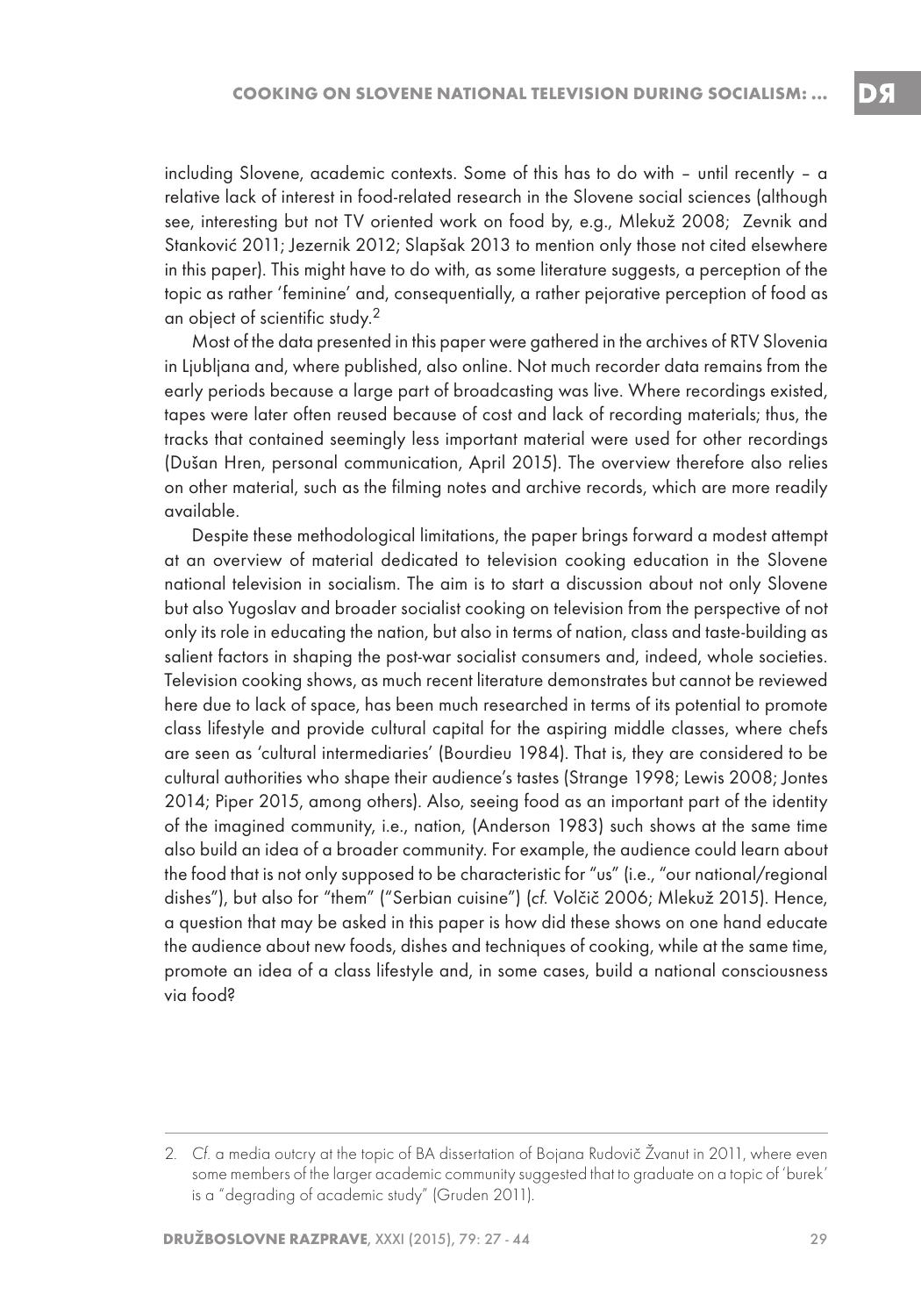### **2 The beginnings: Home economics programme on TV Ljubljana**

TV Ljubljana, which started its regular programme in October 1958, formed a common Yugoslav television (Jugoslavenska radiotelevizija) together with TV Zagreb and TV Belgrade until 1990, when it was renamed into RTV Slovenia (Pušnik 2010: 231). In the beginning, large percentage of production was imported from the West, a consequence of lack of experienced staff and funding. More programmes were produced at home during the 1970s and 1980s; however, through-out the socialist period, influence of Western television in Yugoslavia was significant (Mihelj 2012). While there are many similarities with Western television during this time, some differences remain; for example, nongendered day slots with programmes which consisted of news, educational and children's programmes. Evening prime programmes were mainly meant for news and entertainment, programmes that could attract the widest audience (Mihelj and Huxtable 2015).

At the core of post-war public broadcasting – be it in the European West or the East – was the idea of television as an educator; for example, the Italian RAI and the British BBC, where Reithian values underpinned much of the programming as a means of enlightenment of the masses. Socialist authorities similarly saw this new technology as a pedagogic tool that could help with "mass cultural elevation", where people's preferences were not necessarily at the centre of programming choices (Mihelj 2012). Hence, in this vein, early TV Ljubljana dedicated much of its programme to topics related to cooking and home economics in general with an intention to improve not only homes, but also – in line with socialist ideology of gender equality – to "help the employed wife and (dis)unburden her of many home duties" (RTVSLO Archive1959, N24/8). Much of this food programming functioned as a promoter of new, western middle class styles of life, behaviours and tastes: shows included topics like how and what to eat, how to be a good hostess, including, for example, how to present cutlery at the table or how to use newly introduced home appliances (e.g., an electric mixer, a vacuum cleaner), which started to become widely available in the early 1960s. From the mid-sixties, a special show entitled Malo za vsakogar, nekaj za vse [A little bit for everybody, something for all] was aired on TV Ljubljana featuring advice on such issues, for example, how to make sauerkraut, how to use juice maker and the special kind of glasses for preservation of fruit (the so called patent kozarci). The show offered also advice on other aspects of home maintenance and decoration: installation of radiators, cleaning of carpets, decorating the New Year's tree, washing the laundry in a machine, furnishing a modern kitchen and much more. Looking at these archive records from today's perspective, it is striking to learn how many new techniques, products and behaviours there were to get acquainted with in a relatively short span of time; it should not be surprising, then, that people at the time saw these new appliances that television introduced for the first time as "wonders of the modern household" (Pušnik and Starc 2008: 783). In a sense then, television offered "daydreaming consumerism", as it shaped desires for certain new objects, therefore fuelling socialist - but also foreign - industry (ibid.: 784).

Apart from introducing novelty, television also reported about events that took place across the country; therefore, it acted as a device of symbolic unification, providing to the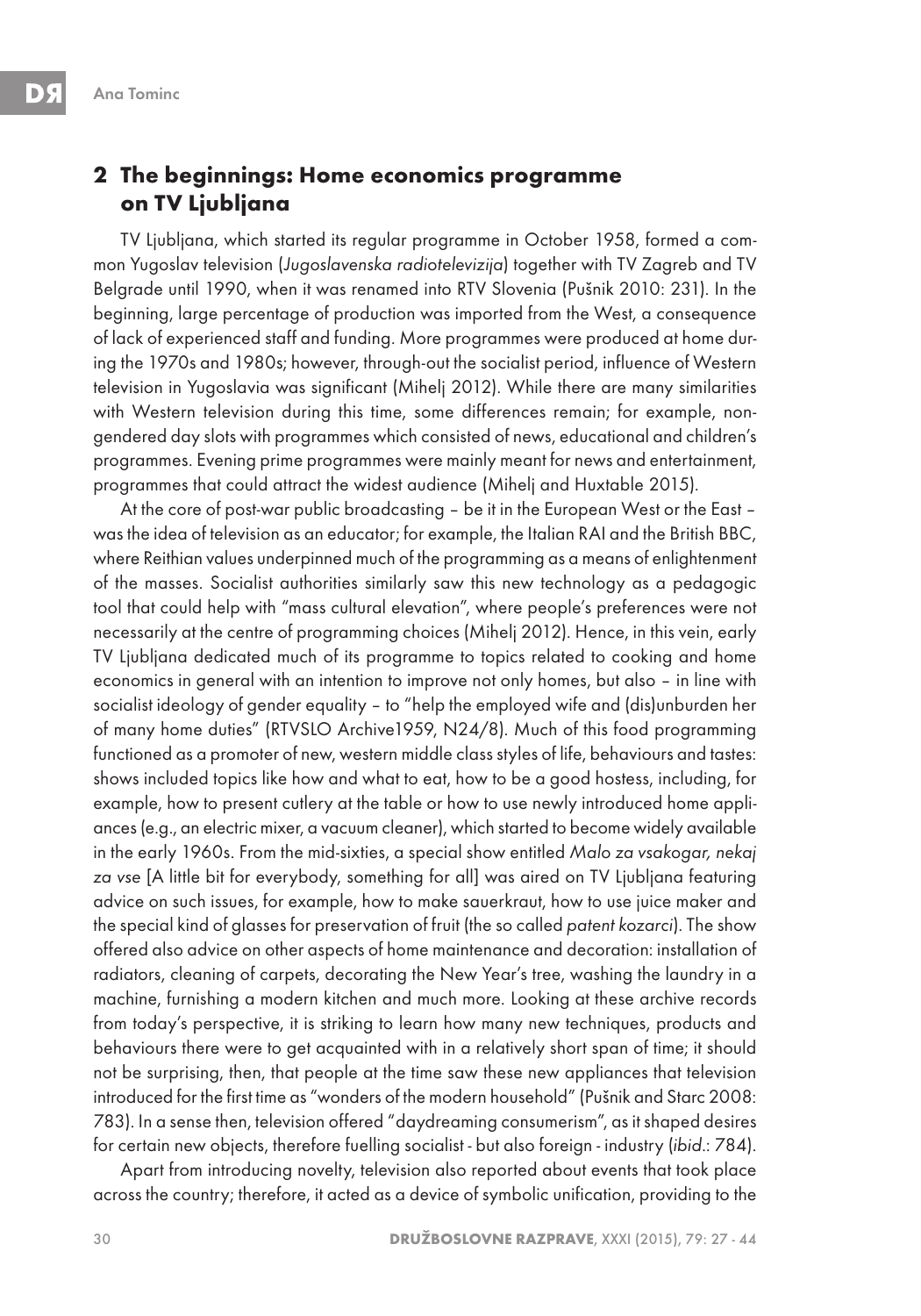people a 'story of themselves'. Suddenly, via news or reportages from other parts of the country, audiences were now aware of their fellow citizens and "fellow viewers", including the ones they never would have been aware of before (Morley and Robins 1995: 66; Pušnik and Starc 2008: 785). Places that acted as centres of modernisation, such as schools and hotels, became popular venues for reporting about new (or simply newsworthy) foodrelated practices: a culinary exhibition of Hospitality School and Hotel in Ljubljana (1964) or Maribor (1967), and a reporting about community work, such as youth organisation of cooking courses (for example, in Gorečja vas on Dravsko polje in 1966), including those for "Gypsy women and girls" in 1963 (RTVSLO Archive 1963, N11/1).

# **3 Master Ivačič's Cooking advice: the first cooking show on the Slovene TV**

The first chef to cook in a cooking show on the Slovene television was Ivan Ivačič, who, as Collins (2005: 73) finds for Julia Child cooking in the US at the same time, was "one of the first to present purely food-centred cooking show as opposed to homemaking show and /…/ a host-centred cooking show." In this sense, then, TV Ljubljana was entirely comparable to trends in the West. He sprang from one of the early TV family shows entitled Družinska oddaja [A Family Show], where he appeared occasionally as a food expert. As an "in-house chef" he also appeared in TV Obzornik in 1962, advising holidaymakers about holiday food on the Adriatic coast or what to cook when we "are not in a mood to cook" (RTVSLO Archive 1962, KF 1033).

In 1961, he started a show entitled Kuharski nasveti [Cooking advice]. This show, broadcast once a week live in the evening prime time at  $6 \text{pm}, 3$  was, like himself, hugely popular as he influenced and inspired a generation of women – and perhaps even men – in the kitchen. He prepared simple dishes, such as mashed potatoes, demonstrated more complex techniques, such as cooking and compiling of aspiks, and introduced dishes from other Yugoslav republics and from abroad, for example sarma and vareniki often to audiences who have never before seen how to prepare them 'correctly'. In the beginning, the shows were broadcast live from the TV Ljubljana's radio studio, which meant that despite two rehearsals, Ivačič, who was a professional chef, did not have much room for mistake. This, however, had its own advantages. Since he was forced to improvise at the unpredictability of live cooking, he, at the same time, demonstrated to the audience that he, like them, had to do with limitations of the available equipment. For example, as the water boiled over the pot or aspic would not go out of the mould as expected, he managed to control the situation well.4 In one of the shows, for example, where he prepares the Rus-

<sup>3.</sup> The programme of the 1960s during the week was organized in two blocks: the most of the week, except Tuesdays, when it was the day off, the morning programme was broadcast between 9am and 12pm while the afternoon block started between 3pm and 6pm and went on until 10pm or 11pm (Mihelj in Huxtable 2015).

<sup>4.</sup> In the US, Julia Child faced similar limitations of live cooking with similar (positive) consequences for the construction of the TV persona (cf. Collins 2009: 71-80).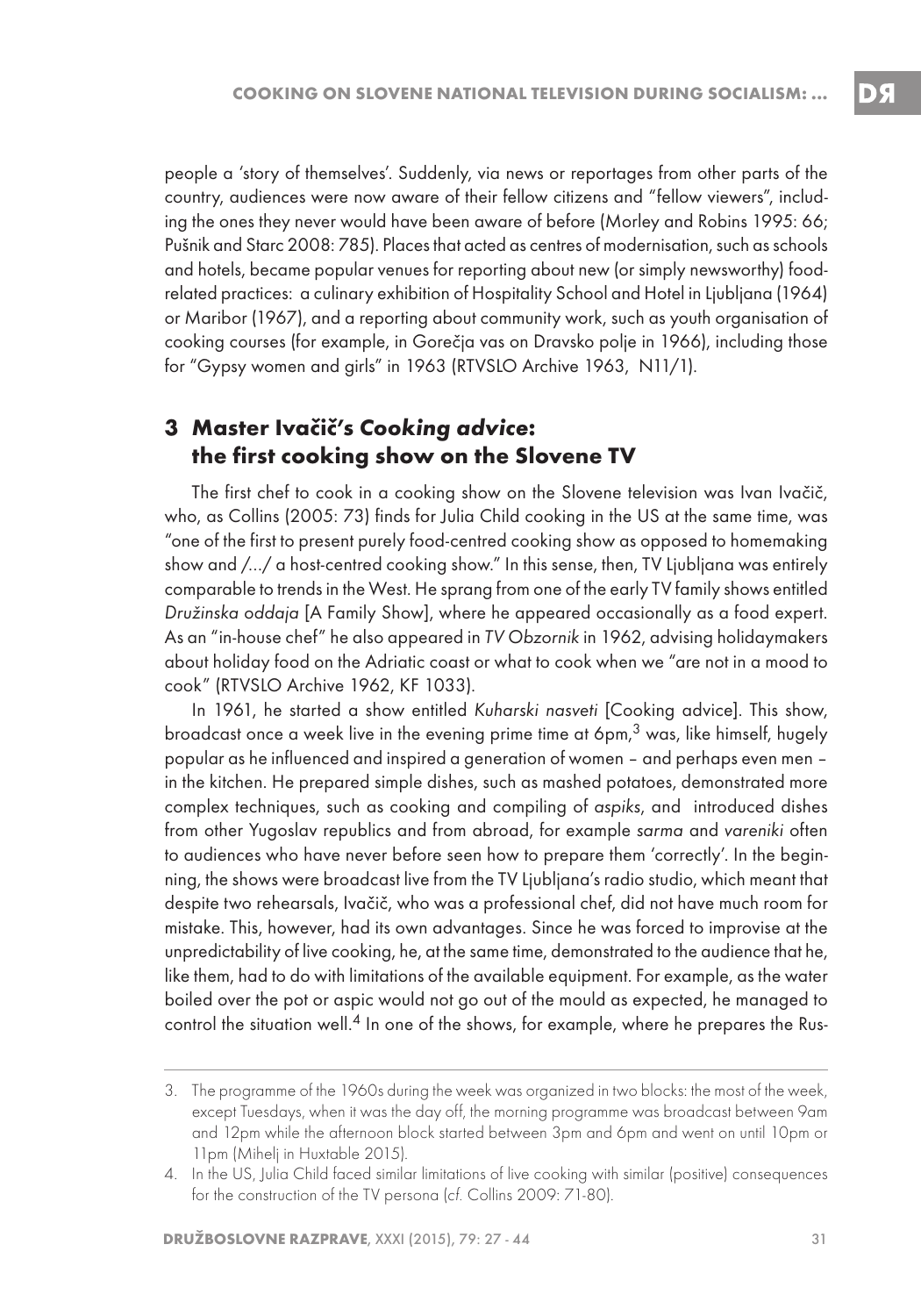sian dish vareniki, he uses a part of the walnut mill as a square model to cut vareniki in a square shape, specifically acknowledging and commenting upon this simple adjustment that anyone could use at home (RTVSLO Archive, 1966, P 25/7).<sup>5</sup>

A comparison between the screenplay text and one of the actual recordings of the shows suggest that he mostly improvised, responding to situations as they occurred, despite having prepared the text in advance. In a rather conversational (unscripted) style, not common for the television of the time, he came across as the understanding cooking mentor who strived to chat through the many silences of the live transmission. In one of the shows, as he commented on having to wash dishes in a large bowl, he asked about availability of water in his viewers homes: "Today, we don't have any water here. Does this happen sometimes in your house too? (RTVSLO Archive 1968, P 153/7). In another episode, he pioneered – rather daringly for the time, but in line with socialist vision for the gender equality – the help of the husband in the kitchen, challenging gender roles and encouraging change (RTVSLO Archive 1968, P77/6). While demonstrating preparation of a Russian dish 'vareniki', which appears to be a lengthy process, he says that this may be better done in a pair; hence "if your husband finds happiness in cooking, do not take this happiness away from him. Let him help you, right? When he gets used to it, he might start doing it himself."

In many ways, Ivačič was endearing, and his television persona communicated a sense of care for an average housewife who, he must have been aware of this through numerous letters he must have received, would have been carefully writing down his recipes in front of the television screen. This, however, was not always necessary, as similarly to modern chefs, Ivačič's relationship with his audience extended also to other platforms, and his recipes were published in Tedenska tribuna newspaper as a regular feature from 1961. In 1965, he also published a cookbook, which in its tenth reprint (2004) is still in circulation today. Despite such similarities to contemporary celebrity cheffing, he and the later chefs who became famous through the medium of television, should not be seen as "celebrity chefs". As Frances Bonner (2009) notes, such nomination may appear anachronistic, as the way celebrity is understood today in many ways differs from the 1960's media multiplatform. Also, ways in which cookbooks as spin-offs of TV cooking show were envisaged did not yet function as much in terms of celebrity branding and maximizing profit (Bonner 2009: 348), but perhaps rather as a response to the interest shown by the viewers in need of accessible new recipes.

<sup>5.</sup> Because of live broadcast, only a photograph exists of his early shows (1960), which illustrates him posing in front of a very elementary kitchen, mainly consisting of a cooker and a tray containing two roast chickens. For this photo, see the webpage of the project EU Screen (2015).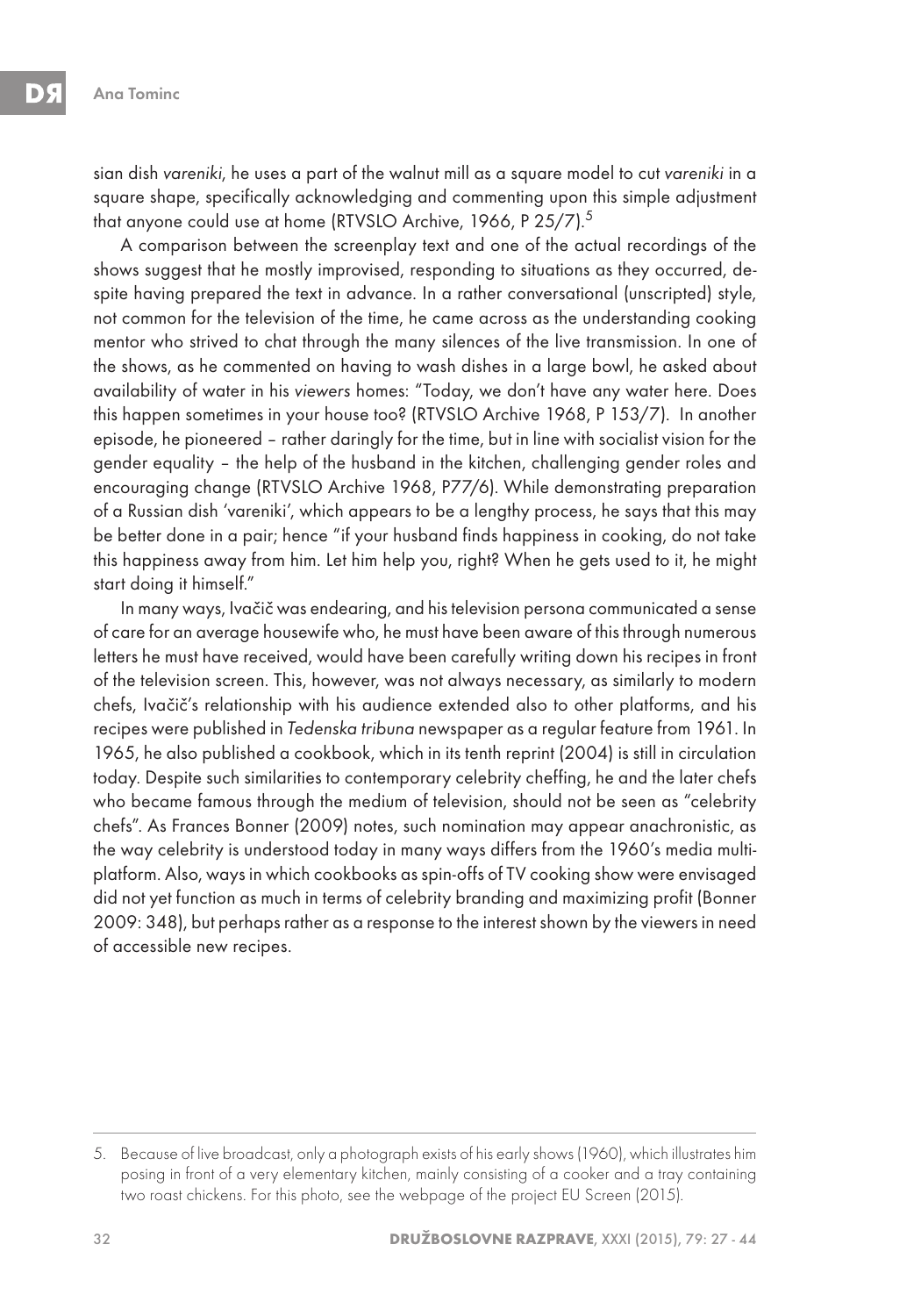Image 1: Script for the show "Two kinds of sarmas" aired on 25 October 1961 with the chef's text on the left, notes for the camera (K) on the right and director Marija Šeme's notes in pencil. The screenplay starts with Ivačič's reference to the presenter Helena Kordaš, who announced the show prior to its airing: "As you've heard, today we have in our programme sarma. I have decided to prepare it because our housewives still have problems with rolling and cooking it. They help themselves with toothpick and tread etc. None of this is required, if we know how to prepare it correctly." Courtesy of the Archive of the Radio Television Slovenia.

| AUDIO                                     | VIDEO                 |
|-------------------------------------------|-----------------------|
| $A \lor i \not\equiv o$                   | T - Dve vrsti sarme   |
| I.Ivačič:                                 |                       |
| Kot ste slišali, imamo danes na           | - detaile meso        |
| programu sarmo. Odločil sem se. da        |                       |
| jo bom pripravil, saj imajo naše          |                       |
| gospodinje se vedno težave pri za-        |                       |
| vijanju in kuhanju. Pomagajo si z         |                       |
| zobotrebci, s sukancem itd. Vse to        |                       |
| pa ni potrebno, če jo znamo pravilno      |                       |
| pripraviti.                               |                       |
| Nadev sem že izgotovil in bom samo        |                       |
| povedal iz česa sestoji.                  | K - posoda z nadevom  |
| Umešal sem pol govedine, pol svin-        | manjša posoda z nade- |
| jine, oboje mleto vendar ne predrob-      | vom za sarmo v trsnem |
| no. Na 1 kg. mesa damo 2 dkg soli,        | listu                 |
| malenkost popra, zarumenjeno čebulo,      |                       |
| tolčen česen, sekljan peteršilj, pr-      |                       |
| gišče zbranega, opranega, vendar ne       |                       |
| kuhanega riža in 1 dcl vode. Sarmi        | Stedilink to          |
| lahko dodamo tudi jajce /na 1 kg          |                       |
| nadeva 2 jajci/. Meso dobro premešamo     |                       |
| in mesimo toliko časa, da postane vlakna- |                       |
| sta. Za sarmo v trsnem listu, nadev       |                       |
| imam v manjši posodi, pa sem dodal        |                       |
| tudi nekoliko teletine, ter na kos-       |                       |
| ke narezano slanino.                      |                       |
| Sedaj sledi to, kar je najbolj važno,     |                       |
| namreč, zavijanje pravilno, zavijanje.    |                       |
| Najprej sarma iz sladkega zelja.          | $K -$ goveri in dela  |
| Glavo svežega zelja, ki pa ne sme         |                       |
| biti preveč žilnata takole zarežemo,      |                       |
| nabodemo na vilice in v okisani vre-      |                       |
| li vodi vrtimo. Liste, ki odpadejo.       |                       |
| sproti pobiramo in zlagamo na desko.      |                       |
| Listom porežemo rebra, jih polnimo        |                       |
|                                           |                       |
|                                           | Misso no konon F.     |
|                                           |                       |
|                                           |                       |

DЯ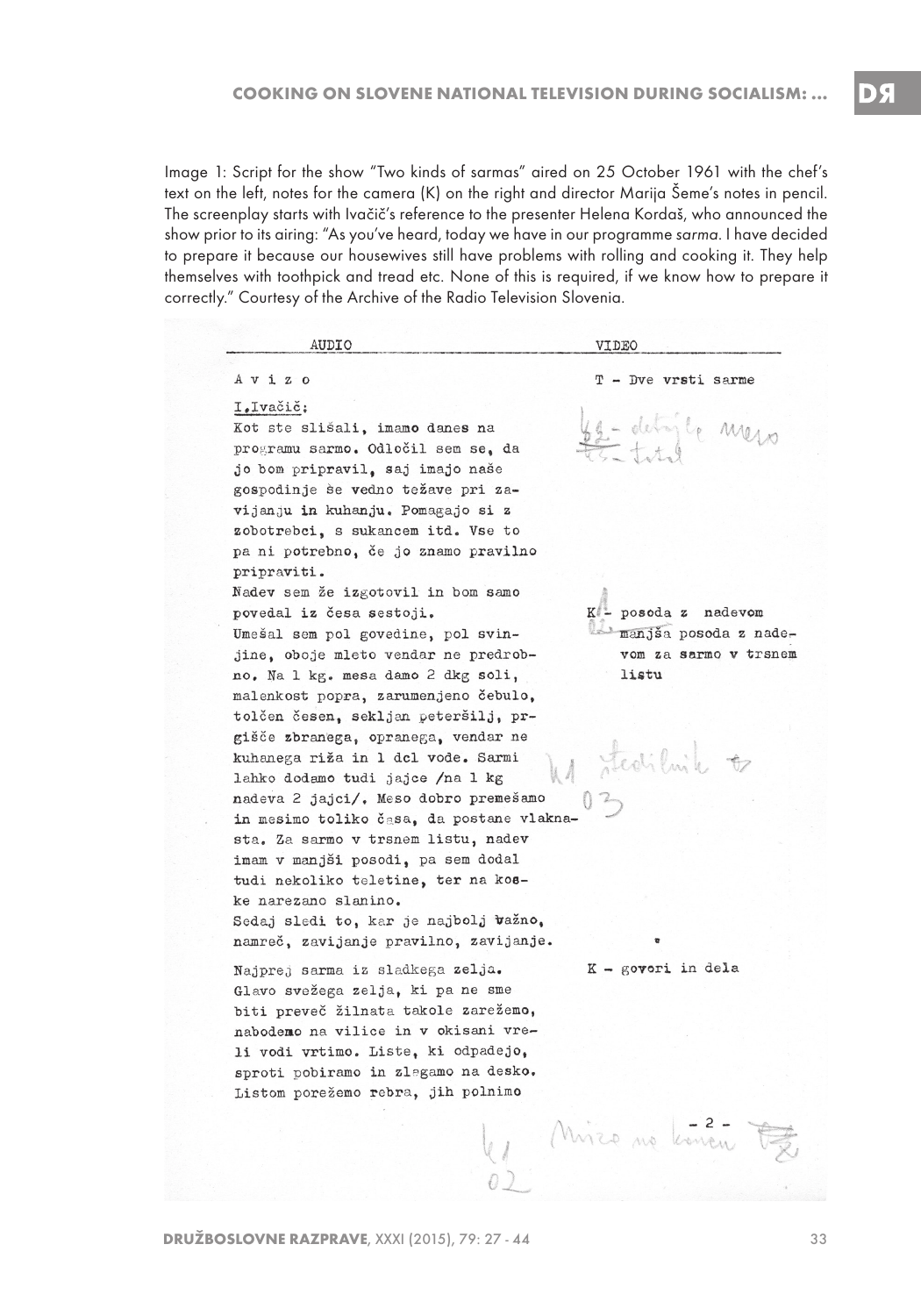### **4 Cooking on TV in the 1970s and 1980s**

As the sixties turned into the seventies, television was already becoming a usual part of the Slovene households. If there were 3,444 televisions in the 1960 in Slovenia, by 1968 the number was almost 176,000 (Statistical office of Slovenia, 1991, in Pušnik and Starc 2008: 791), at a population of around 1.7 million. TV Ljubljana continued to broadcast numerous short films related to home economics and especially food; however, through the two decades, these remained relatively focused on food preparation, rather than host-centred.

At the same time, food started to become linked to obesity. While diet and health have been interlinked before, overweight issues started to dominate the media discussions from the late 1960s on and finally made it to the TV screens in a programme TV brez trebuha [TV without the stomach] in 1979. By this time, other media, such as women's magazine Naša žena [Our Woman] presented a similar shift in attitude, as "demonizing food rich in fat and sugar and glorifying vegetables and fruit had become the prevailing approach to writing about healthy eating, and weight control was gradually incorporated into an ethical obligation" (Tivadar and Vezovnik 2010: 393). As a show designed to tackle obesity, TV brez trebuha aimed to address the "problems of the fat people" (težave debelih), as its presenter Mito Trefalt explained in the first in the series of shows, which were not only dedicated to cooking, but also featured food preparation as a large part of such advice. The show was not focused on the chef; rather, it included ten participants from various towns around Slovenia wanting to lose weight under the guidance of two experts, a medical doctor professor, Dr. Andreja Kocjančič from the University Medical centre Ljubljana, and a different guest-chef every time, who, over the course of ten shows, demonstrated preparation of dishes "with little calories" designed to help reduce weight. Hence, the dishes were not only low in fat, but they were also low in any other ingredients that could have added some taste, for example, herbs and spices or sauce. In the opening show, for example, the menu entitled Kosilo dobre gospodinje [A lunch of a good housewife], included the dishes: soup, poached filleted trout, cooked potatoes, grilled beef steaks (with fat trimmed), and cooked vegetables (RTVSLO Archive, 1979, P1954). Almost no fat was used in the preparation of this dish, which demonstrates the conviction which came to the forefront of health discussions at the time and which maintains that fat is one of the major foods that are to be blamed for obesity.6

Trefalt's hyper-correct use of standard Slovene aside (cf. Luthar 1992), it may be interesting to note that commenting from today's perspective, both the expert and the presenter talk of overweight people in what may seem to be derogatory vocabulary (debeluhi, požeruhi, debeli). However, this may not be surprising given the shift in perception around the 1970s. Certainly, in women's magazine Naša žena, it is clear that in the late 1960 such people were described in terms of debelušnost (chubbiness) and inclination to be corpulent rather than fat/obese since the connection between heath and slimness has not yet been made. In the late 1970s, however, Naša žena, like Trefalt in his show,

<sup>6.</sup> Apart from this, the programme also shaped a new understanding of what a "good housewife" meant, as it reinforced female behaviour that gave preference to a light, non-caloric diet.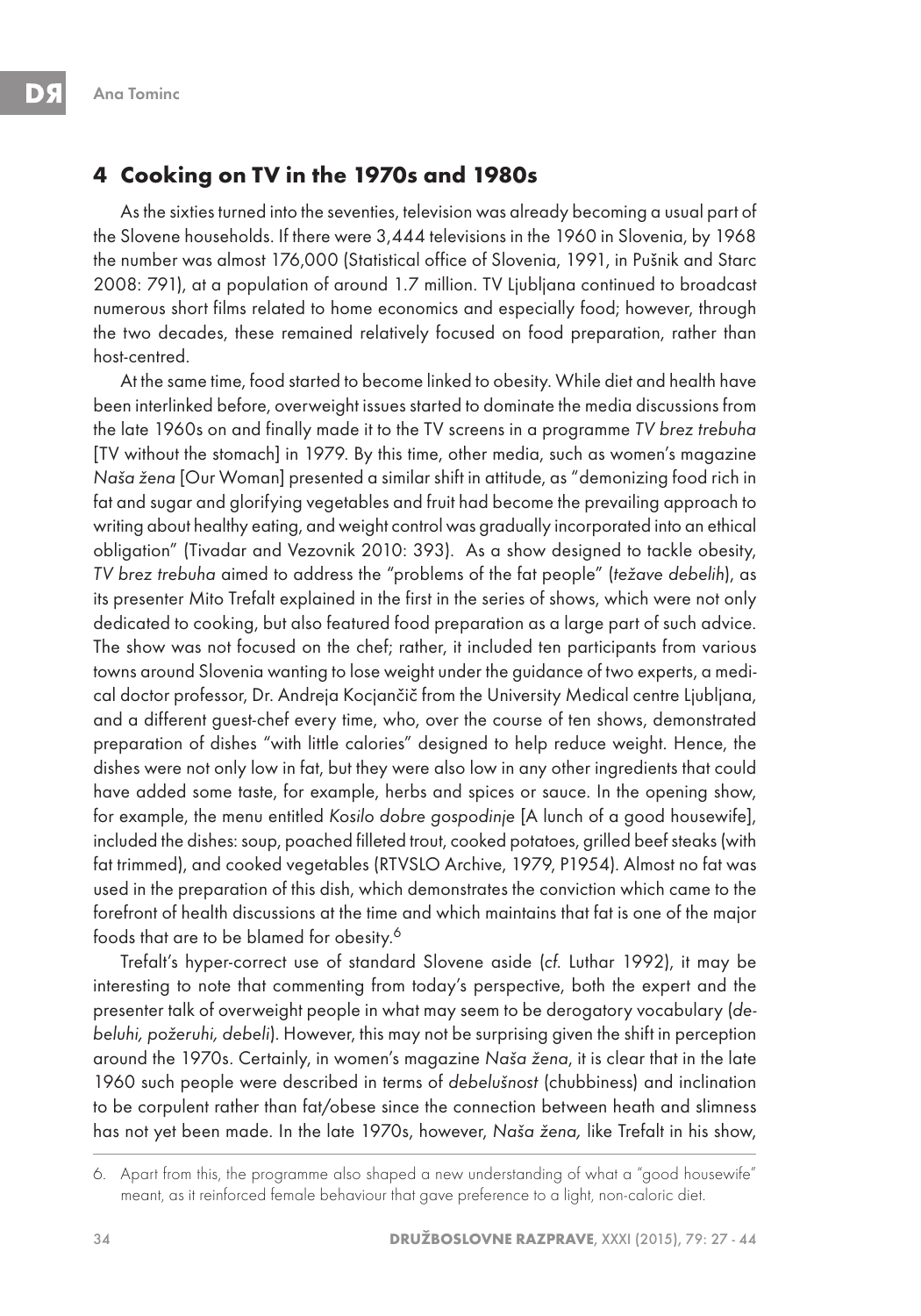# **5 Vegeta's five minutes per week: Podravka's promotional cooking show for all Yugoslavia**

In 1974, TV Ljubljana started to air a new cooking show, similar to Ivačič's Cooking advice, where the chef himself leads the programme and maintains the relationship with the audience. While it was not produced in Slovenia, Vegeta's kitchen, as it also became known, was very popular through-out Yugoslavia, including Slovenia. The show, which was produced by the Croatian TV Zagreb in collaboration with the Yugoslav food company Podravka, promoted a new glutamate based food seasoning, Vegeta. The show was overseen by Ivanka Biluš, the Head of Market Insight Centre in Podravka, who was also "the mother of the recipes", as this was the food company Podravka's promotional show for Vegeta (Sinovčić 2010). This was a series of short, less than five minute videos in which a Croatian chef, Stevo Karapandža, teamed with either the presenter Ivo Serdar and later on, Oliver Mlakar, or other famous personalities from the Yugoslav cultural, political or sports life, and presented a dish using Vegeta as a seasoning. In the late 1980s, for example, in each show the chef hosted a famous personality from the Yugoslav cultural life, for example, Macedonian singer Violeta Tomovska, Serbian (children's) poet Ljubivoje Ršumović and even the legendary singer Tereza Kesovija, who would then suggest and cook a dish of their choice. Ivo Daneu, a Slovene basketball player, for example, proposed to cook idrijski žlikrofi (Idrija potato dumplings with filling) which was then cooked with the help of Karapandža, who adjusted each recipe so that it could also include Vegeta, the seasoning whose (Serbo-) Croatian announcement I jednu žličicu Vegete! (And one tea spoon of Vegeta!) became widely known and remembered part of the cooking instruction (for some examples, see videos available on the website from footnote 7).

Like Ivačič, Karapandža started as a relatively unknown young chef, but, as a result of the TV appearance, became famous. The show, officially entitled Male tajne velikih majstora kuhinje [Little secrets of great chiefs of cuisine], which, as Karapandža remembers, was designed to bring "joy to cooking", proved so popular that it run for nearly 25 years, well into the independence of states created after the dissolution of Yugoslavia in 1991. To Karapandža, it brought celebrity-like status, while at the same time Podravka's Vegeta become one of the most recognizable food products in Yugoslavia (Bracewell 2012: 178).7

Its popularity is perhaps not surprising since not many cooking shows were available at the time, but it mainly has to do with Podravka's skilful marketing strategy. In terms of style of performance, the shows followed the same genre as Ivačič. However, while his audience was Slovene, Vegeta was a pan-Yugoslav brand so the show aimed to be inclusive

DЯ

<sup>7.</sup> In 2009, at the 50th anniversary of Vegeta brand, Podravka created an anniversary show, see Vegeta (2015). The page also includes samples of TV shows from the late 1980s.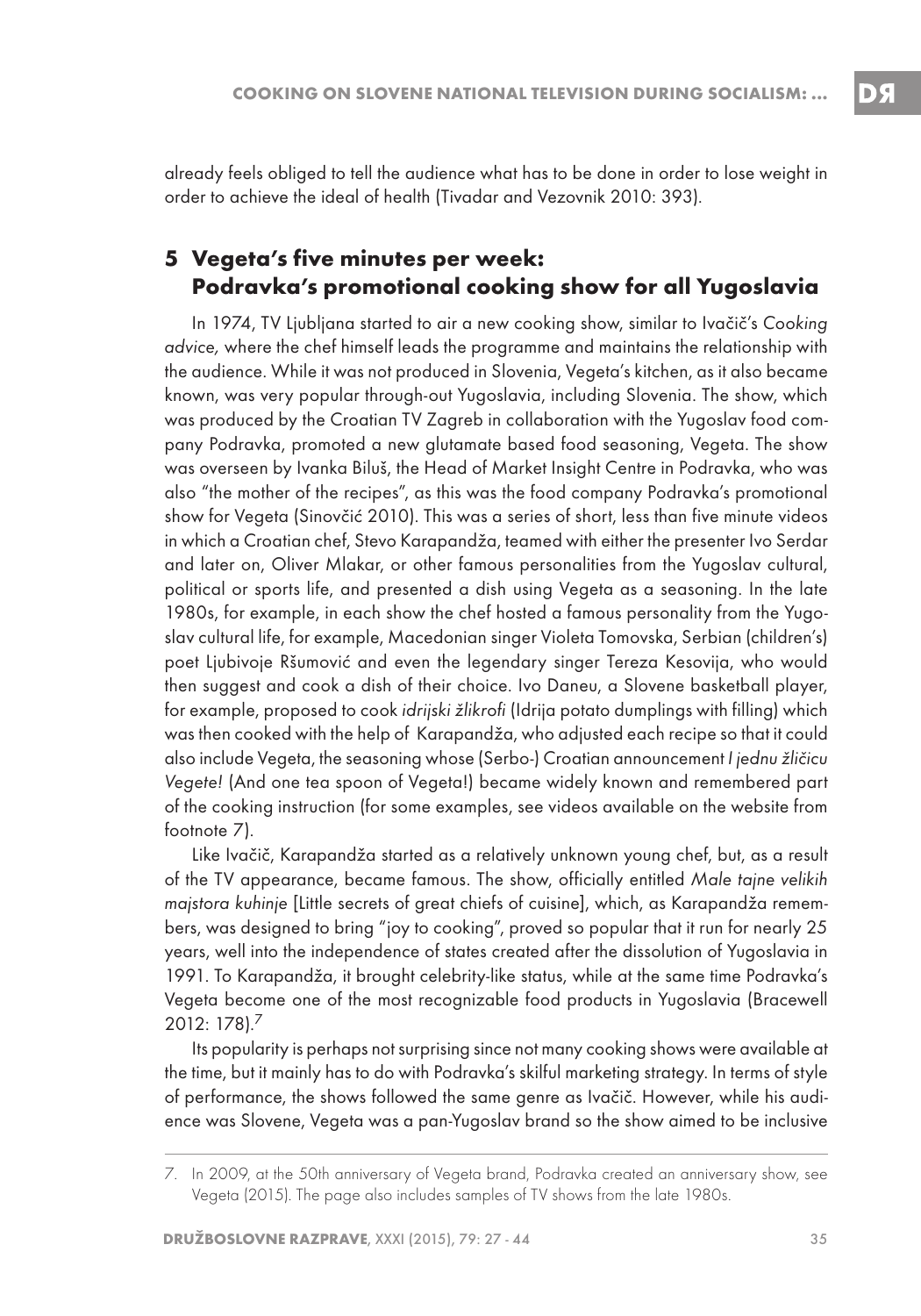and representative of the various nationalities and cultures of Yugoslavia, hence including dishes from all Yugoslav federal republics: from Slovenia in the North to Macedonia in the South. For example, the 1984 season presented a number of Yugoslav specialities, "18 popular dishes from the whole of our land" such as zimski paprikaš (winter paprikaš) from Vojvodina and the codfish with potato from Dalmatia (RTVSLO Archive, 1984, P1585/1, P1585/2, P 1585/3). Hence, if TV Ljubljana provided symbolic unification and orientation towards specific narratives of the nation for the Slovenes, shows broadcast in the whole of Yugoslavia, such as this one, aimed to similarly function on the level of Yugoslavia as the recipes, personalities and languages of all federal states were brought together.<sup>8</sup> At the same time, like other shows, it also provided the required culinary capital and the cultural education for the aspirational classes.

As these Vegeta shows promoted the idea of one common country through its culinary delights, and included many features generally similar to those found in the West at the time, they also reflected a distinctly socialist vision of the world since they promoted a secular worldview (Mihelj and Huxable 2015). As "the rhythm of festive programming, tied to major holidays, was set to a distinctly socialist tune" (ibid.) Karapandža's cooking had to promote – and suggest recipes for – non-religious holidays, such as New Year's, rather than Christmas, reflecting the specifically socialist context of these shows. Hence, at the end of December 1984, three days before New Year's holidays, Karapandža and Sardar prepared a dish which "you thought was sarma", but "it isn't sarma" but goose with cabbage to accompany the audience into 1985 (RTVSLO Archive 1984, P1584).

## **6 A grain of a film: many but short**

From 1980, short education films about home economics, common for the whole period, continued under the title Zrno do zrna [Grain to grain], a series of educational films dedicated to food and other home economics novelties. The specifically food-related topics contained in Zrno do zrna – from 1982 they were called Kulinarično zrno [A culinary grain] – were not very different from those seen in the 1970s; some still discussed planning and the management of the weekly food stock and similar, but most were films about how to prepare various dishes. Their style somewhat diverged from a host-centred cooking show, as they were more of a documentary, since the instruction was given by the voice over while the viewers observe the chef's cooking skills and procedures. Chefs seen in these short films – in 1986, for example, Viktor Premk – were often at the same time promoting the hotel or the restaurant from where they came, as they often cooked in its premises wearing the uniform with its name and sometimes even served food on plates with a clearly visible logo (RTVSLO Archive 1986, 2798/90811). Food industry also had a profound interest in these series; for example, a number of films exist where their

<sup>8.</sup> Bracewell (2012) finds that, in general, cooking instruction in cookbooks published during the time of socialism did not demonstrate much of such unifying tendencies. Relying on cookbook data, limited to only Serbia and Croatia, she generalises for the whole Yugoslavia that not many cookbooks promoting Yugoslav cooking were available during this time.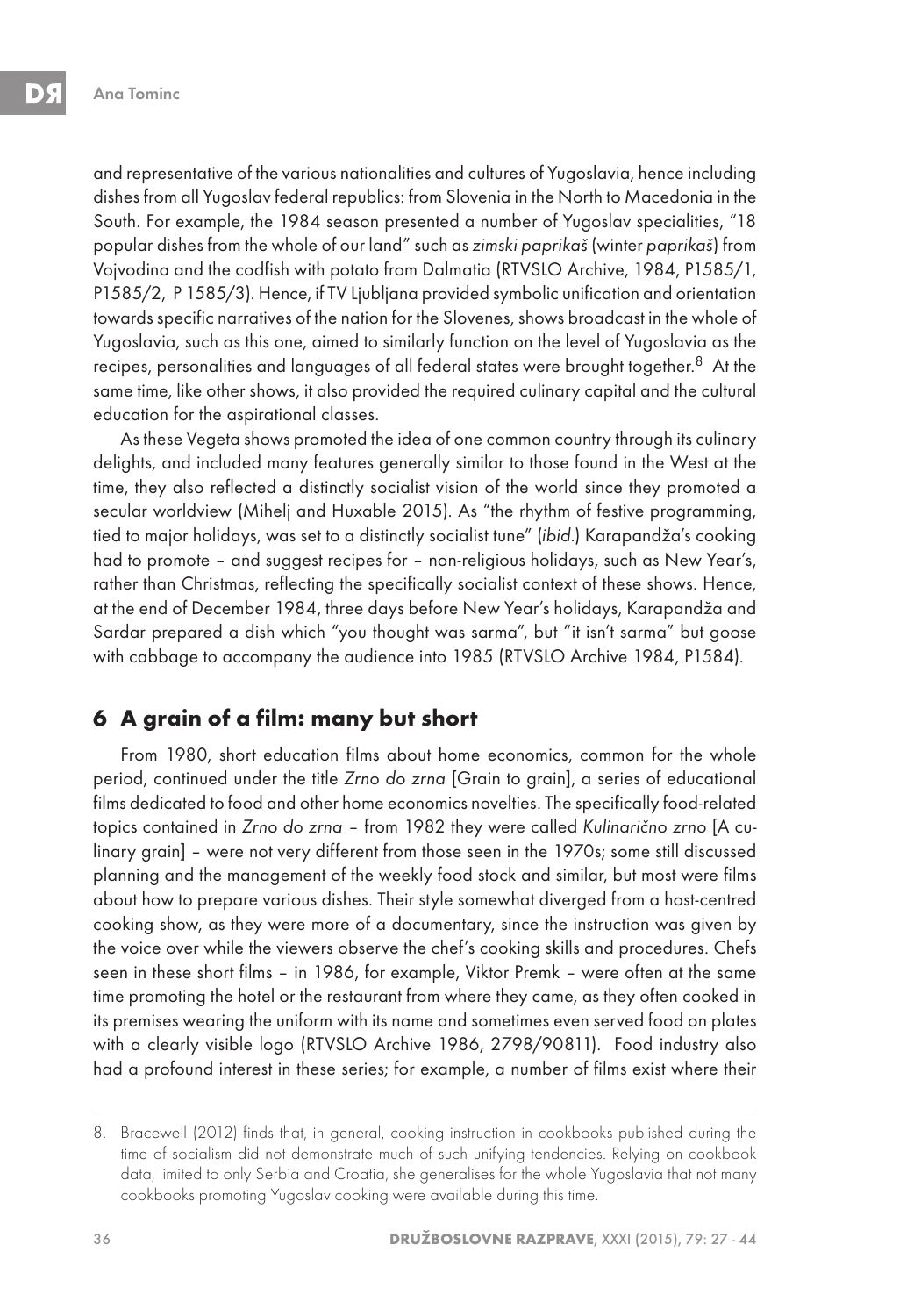sponsorship is explicitly mentioned: Slovin – Slovenija Vino, for example, sponsored a film about wine culture and Mlinotest Ajdovščina a recipe for pasta made with soy flour (RTVSLO Archive, 1986, 2798/90811). In a sense, much of the cooking instruction from the 1970s and 80s is directly linked to the advertising interests of either food or hospitality industry (Podravka, various restaurants and hotels), and later even kitchen brands (such as Lipa Ajdovščina that sponsored the children's show Lonček, kuhaj discussed in the section below).

While presenting novelty (e.g., soy, snails, Japanese tea), the films also presented a number of Slovene regional dishes as a way to introduce to the audience the variety of Slovene regional cooking. This, at the same time, offered a lens into the past (e.g., how people used to eat before World War II in Slovenia), and especially in the 1980s, signified another turn in the discourse about food with a clear focus on the local and regional food. In these shows, recipes of the past started to surface: the audience could learn about vegetables from the historic perspective (1983, Damijan Ovsec), old dishes of Primorska region (1983, Anton Vencelj), how to make škofjeloške smojke (1984), a speciality from Škofja Loka, solčavski masunek (1984), štruklji and ajdovi žlikrofi (1984), ričet (1985), prekmurski bograč and gibanica (1985), all regional Slovene dishes. <sup>9</sup>

The interest in the regionality of the Slovenia's cuisine and, in particular, a deeper interest in the historic justification for the existence of 'self' as a nation coincides with the political developments in Yugoslavia and the rising Slovene nationalism of the 1980s. Such a turn towards the regional foods and traditions in the 1980s, also found in a study of food advertising industry (cf. Kamin and Vezovnik 2014), was nevertheless in line with the move away from the industrial foods cherished during the 1970s and towards a movement that today resulted in a (middle class) foodie praise of local, organic and fair-trade produce (Johnston and Baumann 2015), clearly represented by the numerous celebrity chef shows not only globally, but increasingly also in Slovenia.

### **7 Cooking for children**

#### **7.1 Music, stories and food with Rifle**

While all the shows examined until now have been designed as an educational – and also entertaining – means for adults with a focus to shape taste, cooking also featured as part of children's programme, although in a very limited manner. Given Mihelj and Huxtable's (2015) claim that in socialism, television was understood more than in other Western countries in terms of its educational potential, it is perhaps surprising that so little

<sup>9.</sup> At the same time, Zrno do Zrna still included preparation of various dishes from other parts of Yugoslavia, hence building on the audience's sense of the national Yugoslav as well as regional Slovene identity. However, interestingly, it was slowly turning away from recognition of these dishes as beloning to the nations constituting Yugoslavia. In 1986, for example, Premk showed how to make džuzlema and tufahija, sweets of Ottoman origin; yet, they are also eaten in regions of Yugoslavia, such as Bosnia. In the film, however, these sweets were represented as Turkish and Greek rather than Bosnian (RTVSLO Archive 1986, 2798/90881).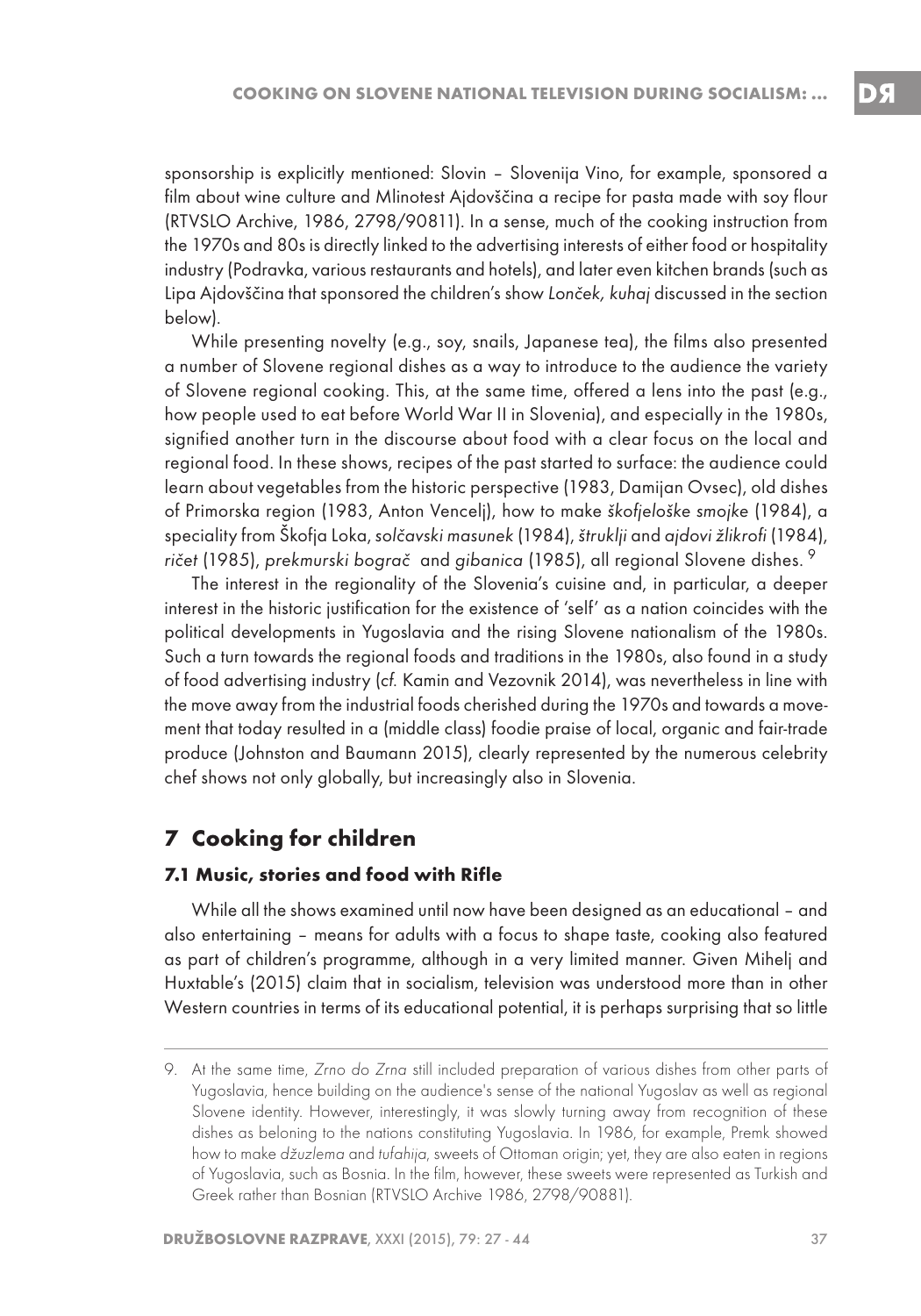attention was given to children's culinary education on television. This may be because cooking was seen to be a skill that can be acquired at home in the circle of a family rather than provided by the media. Both examples presented here demonstrate the attention given to children learning about food (including vocabulary) and about manners via fun shows such as these; thus, these shows also helped to acquire cultural capital in the young.

In 1973, a show with a meaningful title, Kuhinja pri violinskem ključu [Kitchen at the treble clef] was aired in black and white on TV Ljubljana featuring Janez Hočevar Rifle and a number of children. At its core, this was a music show, introducing its young viewers to the classics, such as Mendelsohn, Brahms and Tokarev, which were played by the pupils of various Ljubljana music schools, aged up to 15, who participated in the show. While this was not a cooking show per se, cooking was used as a metaphor through which the show was structured, borrowing its vocabulary and procedures. Hence, through the role play, children could learn how to prepare food, including recipe and the required body movements, expand vocabulary while at the same time develop imaginative thinking since they were required to speak of music in terms of cooking. This example demonstrates how this was achieved. As children were selecting which instrument is to be played next by rotating the handle of a magic machine, a picture of a piano showed (RTVSLO Archive 1973, P633):

Children: It's piano! Rifle: Piano! One of the children: I would like to knead (zamesil) this, if I can. Rifle: Well, go on, go on. I am sure it must be some kind of imported speciality. Child: Yes, from America [As the piece he was about to play was American, comment A.T.]

At this point, the child starts playing the instrument, while Rifle and other children simulate baking pancakes.<sup>10</sup> Following performance of several children, each playing a different instrument (flute, trumpet, violin), the show concludes with a music tale for the youngest of all children, entitled Daddy by request (Očka po želji). While the main educational purpose of this tale is to convey a moral message, there was also an explicit aim to expand children's vocabulary, in the case of this fairy-tale, melancana (aubergine), which must have been a relatively unknown vegetable at the time (ibid.):

"I can believe that after all this, Nikolai must have been very offended and was crouched in the corner, like a broken aubergine and spoke silently: kahfabrv (murmuring). Well, if you don't know what an aubergine is, I will show it to you (drawing), in summer you can see it in the market at the costermonger."

While Kitchen at the treble clef may not have been a usual cooking show, it did serve a similar educational function as it introduced children to the world of food preparation via the back door of music and storytelling.

<sup>10.</sup> Earlier on, one of the children was asked to tell Rifle the recipe for pancakes and how to make them.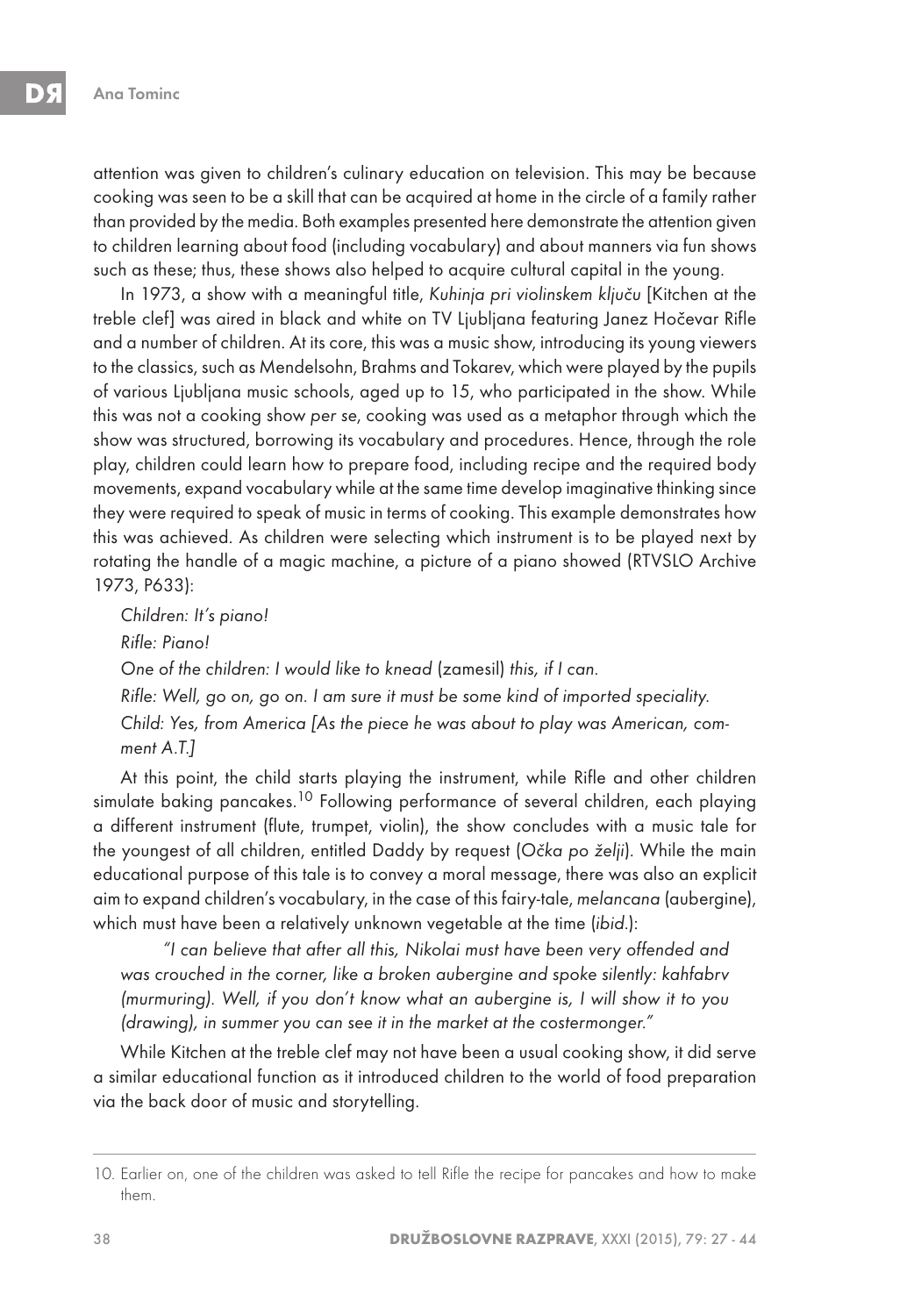#### **7.2 Cat Pika and chef Janez in Lonček, kuhaj!**

As the eighties turned into the nineties, the news of political and economic uncertainty of the time started to appear on the television screens. While in 1989, Yugoslavs could watch the fall of the Berlin wall from the safety of their living rooms, the troubled reality soon came to their neighbourhoods: in April 1990, Slovenes could first vote in multiparty elections, an event which paved the way for a referendum of independence held in December of the same year. In June 1991, as the independence was declared following a positive outcome of the popular vote, a brief war broke out in Slovenia, and later on, in other Yugoslav federal republics leading to a violent dissolution of Yugoslavia through-out the whole 1990s.

In this context, a new children's cooking show, entitled Lonček, kuhaj [Little pot, cook!], was broadcast in 1990. Borrowing its title from a popular Czech tale where lonček cooks on its own, providing food to an old and poor woman as an act of gratitude for her good heartedness, the show continued television's role as an educator and entertainer of its young audiences. During eight episodes, the chef Janez Vinšek and his pet, an orange cat named Pika who was animated by the actress Ava Lokošek, presented relatively simple – but mostly sweet – dishes that children could either prepare themselves (jabolčna pena – apple foam, mlečna juha – dairy/milky soup) or with the help of their parents (ocvrte miške – deep fried 'mice'/small doughnuts, biskvitna rulada - roulade, rižev narastek - rice pudding). Set in an environment that resembled a home kitchen, Vinšek and Pika provided not only a set of recipes, but educated its viewers in terms of food in general, and, most importantly, manners.

The first episode of this well thought-through show presents Janez and Pika preparing ocvrte miške (deep fried 'mice'), a dish that must have been chosen intentionally because of its language play; in the opening scene, Pika sits near the mousetrap waiting for her 'lunch'. But since, as the chef explains to Pika, "there are no mice in my kitchen", he offers to make her some. As the discussion about mice progresses and Pika insists – as Janez makes fun of her inability to catch anything, never mind mice – that she can indeed catch mice, children learn about uses of various kitchen appliances (mixer, deep-fryer), qualities of ingredients (yeast causes the dough to rise) and manners, such as a need for hand washing before food preparation (RTVSLO Archive 1990, IMX 504399). In the third show about mlečna juha (milky soup), where the cat refuses to eat the new dish, she has all the characteristics of a child, who is sceptical about new dishes. In order to demonstrate the desired behaviour, she then surrenders and tastes the new dish.

The cat – and with her, children – also learn specialised culinary vocabulary. In both extracts below, Janez uses established expressions for culinary actions, though, as in this example, attention is brought to these expressions either as a result of misunderstanding (similarity of zadušiti (to suffocate) and zdušiti (to roast)) (ibid.):

Janez: The apples will roast (zdušila) Pika: Suffocate? (Zadušila?) Janez: Not suffocate (zadušila), this means to soften.

While Pika and Janez's cooking show follows all the characteristics of the genre, it is in its essence not so much a show where a child will learn how to cook; rather, this is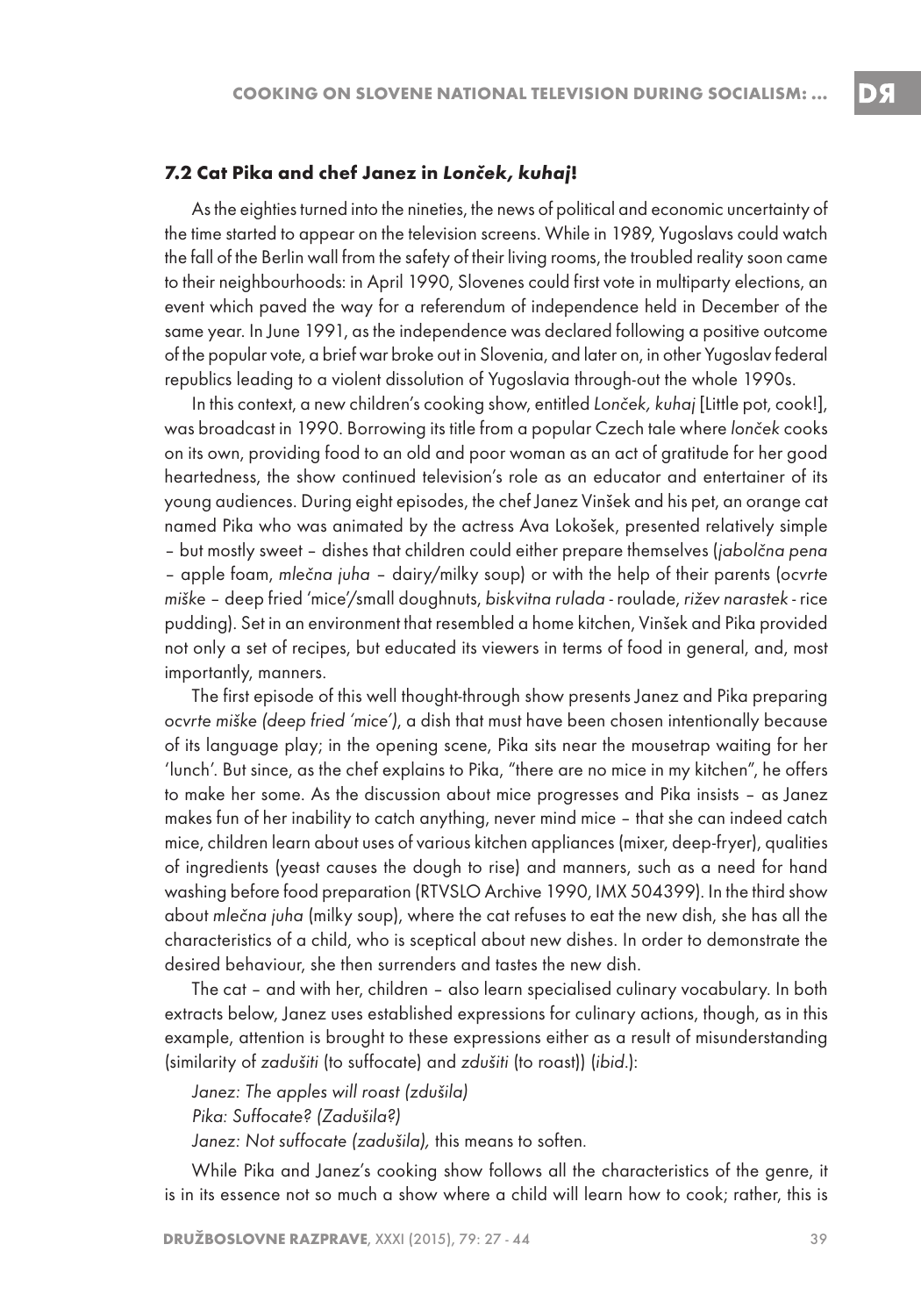Image 2: Pika the cat and the chef Janez Vinšek in Lonček, kuhaj photographed by Stane Sršen in 1989. Here, Pika appears white, while in the show, she is orange. Courtesy of the Archive of Radio Television Slovenia.



a carefully scripted exchange, completely lacking spontaneity of Ivačič's moonologues, with an aim to teach children about desirable behavioural norms; in this sense, of course, it performs a similar functions to its adult-targeted variant: to educate in order to elevate and improve taste, shape ways of behaving and achieve distinction.

### **8 Conclusion**

I have started this article with a reference to the contemporary celebrity shows where food has become a vehicle of entertainment and fantasy, rather than an object of nourishment. While both socialist and contemporary cooking shows educate for distinction, learning how to cook was certainly at the forefront of such shows until at least 1990, although with different emphases. From Ivačič, whose shows resembled real cooking classes with a dedicated master, to a more advertisement oriented teaching-cum-marketing of Podravka's Vegeta, and the concerns related to obesity of "TV without the stomach", the late 1980s already displayed a global emerging distinction that refused uniformity, globalization, and the industrial agriculture.

But while the food discourse of the 1990s Slovenia turned towards nationalism, food media in the West increasingly started to package TV food primarily as entertainment. One such early example was BBC's Keith Floyd, a "flamboyant, energetic presenter" un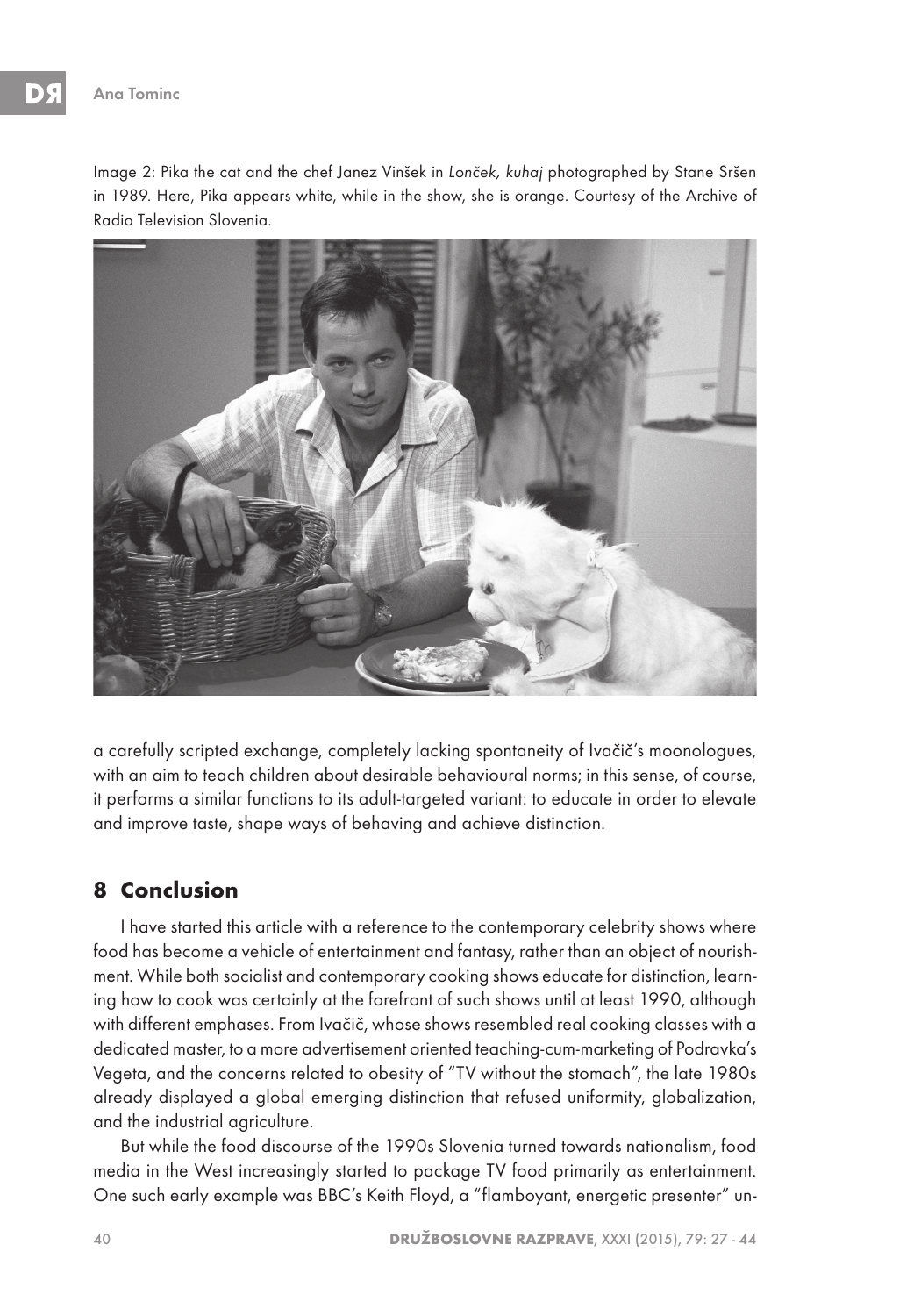like any other before with extravagant cooking style. He was followed by Gary Rhodes in the early 1990s and then Jamie Oliver (Humble 2005:240). This meant a different kind of cooking, further away from what the Slovene TV audience was used to seeing on the screens until then. When, in 2001, Jamie Oliver appeared for the first time on the Slovene screens, he represented a new way of cooking which was also the main reason why his shows were bought by the national television (Mojca Pengov, personal communication, April 2015). More than any chef before, Oliver represented a new kind of lifestyle show where his own personality, intimate family life, style of being and talking mattered more than what he cooked. At the forefront was now ordinariness, likeability, and celebrity rather than cooking expertise, skill and procedure.

If in the 1960s, the national television quickly adopted the Western new models of TV cooking, it struggled to find its place through the liberalisation of the media space of the 1990s: faced with increasing competition, most strongly from a private POPTV that took over Oliver's cooking shows after 2001, it aired the only home-produced food-only show in 1999, entitled Čari začimb [The Charm of Spices]. Featuring two actors, Bojan Emeršič and Gregor Baković, this was a type of culinary television that started to treat food as entertainment, but the content was still largely education and, as a result of the presenters being actors, the performance seemed scripted. Cooking has also found place as part of general weekend entertainment programme (e.g., Cooking with Damijan in The Saturday afternoon, 2007-12), but the majority of home-produced lifestyle cooking today was aired on the various commercial channels, such as POPTV, with Ljubezen skozi želodec [Love through the stomach], Ana kuha [Ana cooks] and the Masterchef, being just a few examples (see Meršak 2014; Tominc 2014 for analyses).

This article is no doubt but a starting point for, hopefully, further research in food television history in Slovenia. Albeit limited in its sources and scope it demonstrates how through these shows television acted as a vehicle of modernisation not only in the material sense, but also in terms of taste and distinction for its viewers. In this sense, contemporary television shows remain very similar as they educate us about global tastes and food fashions.

#### **References**

- Adema, Pauline (2000): Vicarious consumption. Food, television and the ambiguity of modernity. Journal of American and Comparative Cultures, 23 (3):113–124.
- Anderson, Benedict (1983): Imagined communities: reflections on the origin and spread of nationalism. London: Verso.
- Bonner, Frances (2009): Early multi-platforming. Television food programmes, cookbooks and other print spin-offs. Media History, 15 (3): 345–358.
- Bourdieu, Pierre (1984): Distinction. A social critique of the judgement of taste. London: Routledge.
- Bracewell, Wendy (2012): Eating Up Yugoslavia. Cookbooks and Consumption in Socialist Yugoslavia. In P. Bren and M. Neuburger (eds): Communism Unwrapped: Consumption in Cold War Eastern Europe. Oxford: Oxford University Press.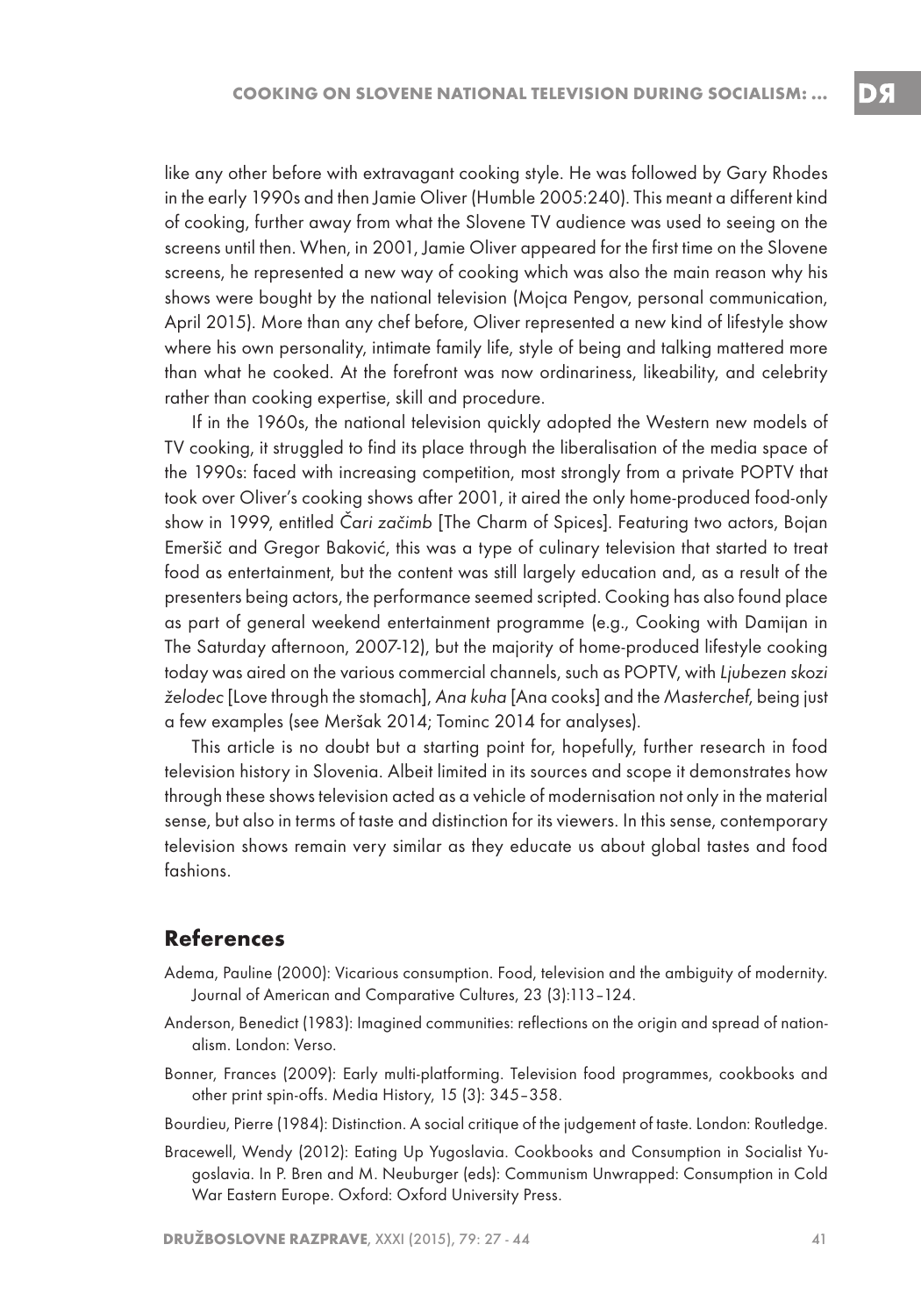- ČKZ Časopis za kritiko znanosti, domišljijo in novo antropologijo. A critical view on food and nutrition – from the recipe to neuroscience, 225.
- Collins, Kathleen (2009): Watching what we eat. The evolution of television cooking shows. London, New York: Continuum.
- De Solier, Isabel (2013): Food and the self. Consumption, Production and Material Culture. London: Bloomsbury.
- Gruden, Iva (2011): Vojna za burek, Nedelo, 20.02.2011. Available from http://www.delo.si/ clanek/141080 (18.08.2015).
- Humble, Nicola (2005): Culinary pleasures. Cookbooks and the transformation of British food. London: Faber and Faber.
- Jezernik, Božidar (2012): Kava: čarobni napoj. Ljubljana: Modrijan.
- Johnston, Josée and Baumann, Shyon (2015): Foodies. Democracy and Distinction in the Gourmet Foodscape. Second Edition. New York and London: Routledge.
- Jontes, Dejan (2014): Televizijski okus, omnivornost in kulturni kapital in B. Luthar (ed.): Kultura in razred. Ljubljana: FDV.
- Kamin, Tanja and Vezovnik, Andreja (2014): Is there something like socialist food?: a critical discourse analysis of food consumption directives in the Slovenian life-style magazine Naša Žena. Conference presentation, CADAAD, Budapest, September 2014.
- Ketchum, Cheri (2005): The essence of cooking shows: how the food network constructs consumer fantasies, Journal of Communication Enquiry, 29 (3), 217–234.
- Lewis, Tania (2008): Smart living: lifestyle media and popular expertise. New York: Peter Lang.
- Luthar, Breda (1992): Čas televizije. Ljubljana: Znanstveno publicistično središče.
- Meršak, Kristina (2015): 'Po zdravi pameti' analiza družbenospolnih, razrednih in nacionalnih reprezentacij v oddaji Ljubezen skozi želodec. Časopis za kritiko znanosti, domišljijo in novo antropologijo, 225, 78–87.
- Mihelj, Sabina (2012): Television entertainment in socialist Eastern Europe: between cold war politics and global developments in T. Havens, A. Imre, and K. Lustyk (eds): Popular television in eastern Europe during and since socialism. London: Routledge.
- Mihelj, Sabina (2014): Understanding socialist television. Concepts, objects methods. View, journal of European television, history and culture. 3 (5): 7–16.
- Mihelj, Sabina and Huxtable, Simon (2015, forthcoming): The challenge of flow: state socialist television between revolutionary time and everyday time. Media, culture and society.
- Mlekuž, Jernej (2008): Burek.si?! Koncepti /recepti. Ljubljana: Studia humanitatis.
- Mlekuž, Jernej (2015): Zamišljena kranjska klobasa v času, prostoru, jeziku in ustih. In: J. Mlekuž (ed.): Venček domačih. Predmeti, Slovencem sveti. Ljubljana: ZRC SAZU, 25–86.
- Morley, David and Robins, Kevin (1995): Spaces of identity. Global media, electronic landscapes and cultural boundaries. London: Routledge.
- Piper, Nick (2015): Jamie Oliver and cultural mediation. Food, culture and society. 18 (2): 245–264.
- Pohar, Lado (1993): Televizija prihaja v Slovenijo In R. Cilenšek, L. Pohar, V. Predan (eds): Televizija prihaja. Spominski zbornik o začetkih televizije na Slovenskem. Ljubljana: RTV Slovenia, 21–48.
- Pušnik, Maruša (2010): Flirting with television in socialism. Proletarian morality and the list for abundance. In B. Luthar and M. Pušnik (eds): Remembering Utopia. The culture of everyday life in socialist Yugoslavia. Washington DC: New Academia Publishing, 227–258.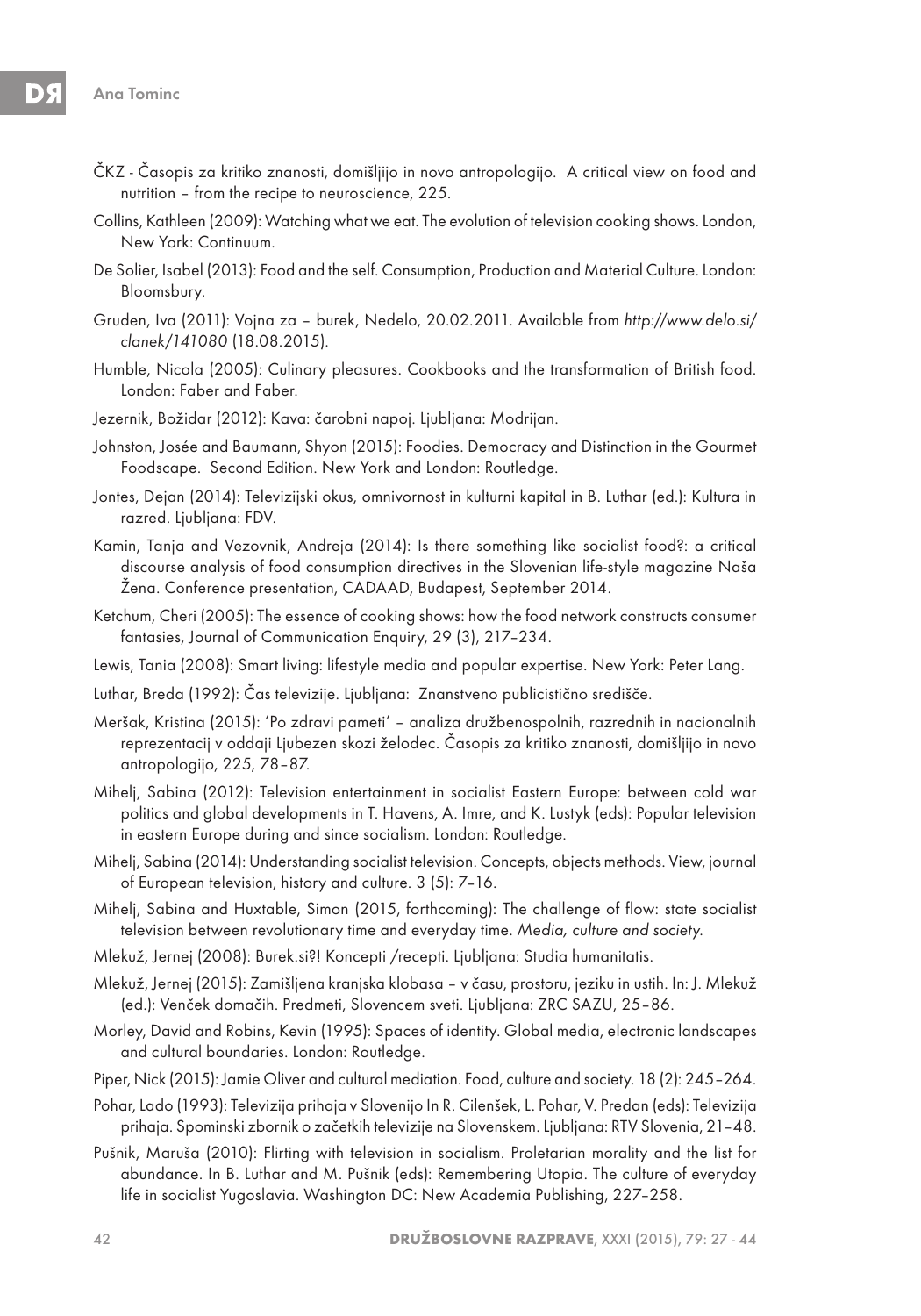- Pušnik, Maruša and Starc, Gregor (2008): An entertaining (r)evolution: the rise of television in Socialist Slovenia. Media, culture and society, 30 (6): 777–793.
- Rousseau, Signe (2012): Food media. Celebrity chefs and the politics of everyday interference. London: Bloomsbury.
- Sinovčić, Dean (2010): Stevo Karapandža četrdeset gastronomskih godina kuharske zvijezde. Nacional. Available from http://arhiva.nacional.hr/clanak/76914/stevo-karapandza-cetrdesetgastronomskih-godina-kuharske-zvijezde (18.08.2015).
- Slapšak, Svetlana (2013): Zelje in spolnost: iz zgodovinske antropologije hrane. Študija o kultni, ritualni in kulturni vlogi zelja. Ljubljana: Koda.
- Strange, Nikki (1998): Perform, educate, entertain: ingredients of the cookery programme genre In C. Geraghty and D. Lusted (eds): The Television Studies Book. London, New York: Arnold.
- Tivadar, Blanka and Vezovnik, Andreja (2010): Cooking in Socialist Slovenia. Housewives on a road from a bright future to an idyllic past. In B. Luthar and M. Pušnik (eds): Remembering Utopia. The culture of everyday life in socialist Yugoslavia, Washington DC: New Academia Publishing, 379–406.
- Tominc, Ana (2014): Legitimising amateur celebrity chefs' advice and the discursive transformation of the Slovene culinary national identity. European Journal of Cultural Studies, 17 (3): 316–337.
- Volčič, Zala (2006): 'The machine that creates Slovenians': the role of Slovenian public broadcaster in re-affirming and re-inventing the Slovenian national identity. National identities 7 (3): 287–308.
- Williams, Raymond (1974): Television: Technology and Cultural Form. London: Fontana.
- Zevnik, Luka and Stanković, Peter (2011): Culinary Practices in Nove Fužine. Food and Processes of Cultural Exchange in a Slovenian Multi-ethnic Neighbourhood. Food, culture and Society, 14 (3): 353–374.

#### **Web pages**

- Vegeta (2015): Emisije "Male tajne". Available from http://www.vegeta.hr/tv-male-tajne (18.08.2015)
- EU Screen (2015): Chef Ivan Ivačič. Available from http://euscreen.eu/play.jsp?id=EUS\_07A664 3A5DF24766A36739041941F63B (18.08.2015).

#### **Sources**

RTVSLO Archive, 1959, N24/8 – Pomoč ženi v gospodinjstvu

RTVSLO Archive, 1962, KF1033 – TV Obzornik

RTVSLO Archive, 1963, N11/1 – Kuharski tečaj za ciganske žene in dekleta

RTVSLO Archive, 1966, VKA P25/7 – Ivan Ivačič, Kuharski nasveti (Kuhano testo)

RTVSLO Archive, 1968, P153/7 – Ivan Ivačič, Kuharski nasveti (Jedi iz krompirjevega testa)

RTVSLO Archive, 1968, P77/6 – Ivan Ivačič, Kuharski nasveti (Skuta)

RTVSLO Archive, 1973, P633 – Rifle, Kuhinja pri violinskem ključu

RTVSLO Archive, 1979, P1954 – Mito Trefalt, TV brez trebuha (prva oddaja)

RTVSLO Archive, 1984, P1585/1 – Karapandža and Serdar, Male tajne (Zimski paprikaš)

RTVSLO Archive, 1984, P1585/2 – Karapandža and Serdar, Male tajne (Svinjska hladetina)

RTVSLO Archive, 1984, P1585/3 – Karapandža and Serdar, Male tajne (Polenovka s krompirjem)

DЯ